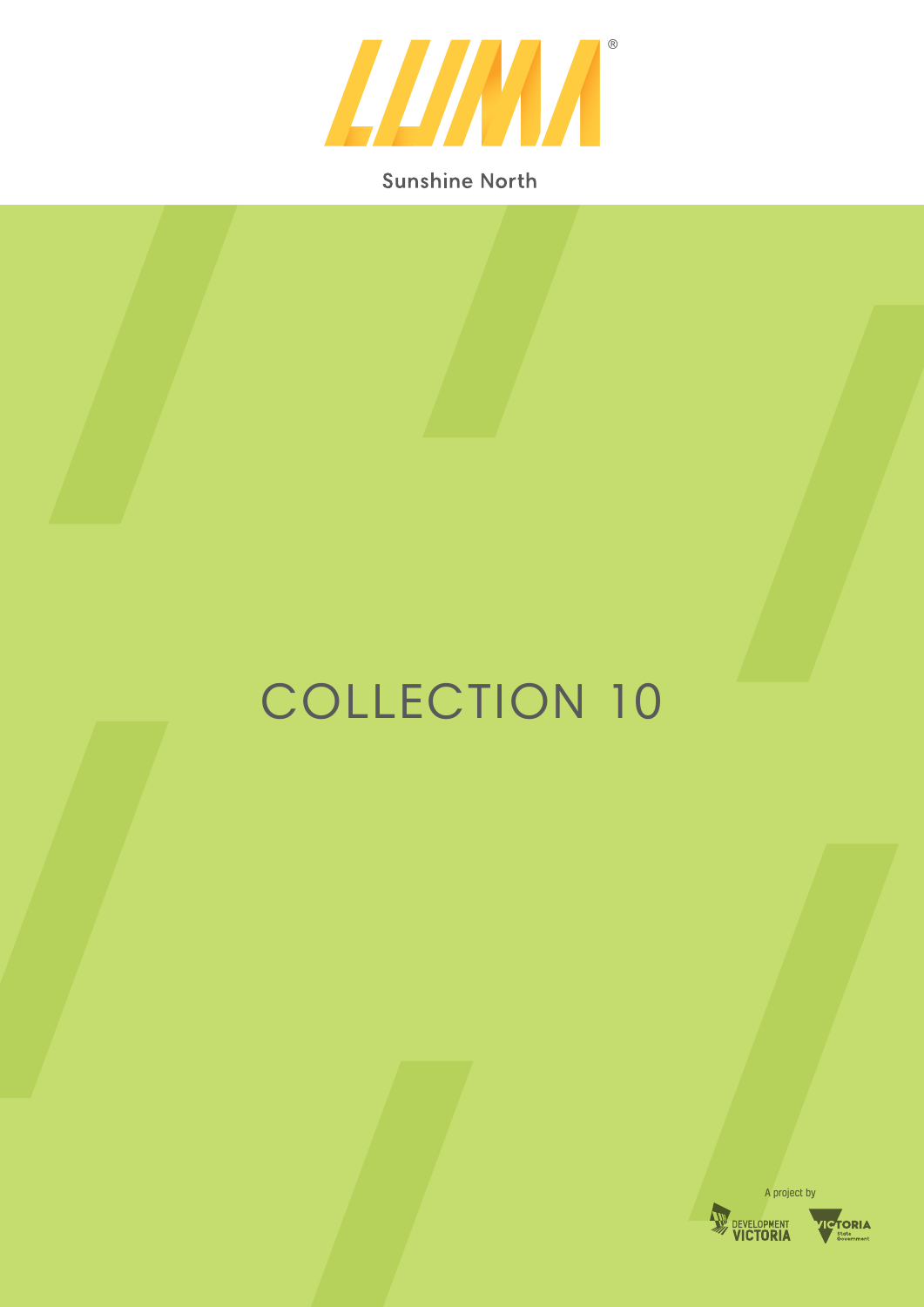# MASTERPLAN COLLECTION 10

LUMA is a new kind of connected, masterplanned community created to inspire healthier living. A neighbourhood of open green spaces, native landscaping, and contemporary homes designed for busy lifestyles and modern family life – that's LUMA.



LUMA Collection 10 offers a range of 2 & 3 bedroom homes within a short stroll of LUMA's expansive 3,600 square metre park. From your front door wander through leafy streetscapes to this wonderfully connected green open space and experience what real community is all about.